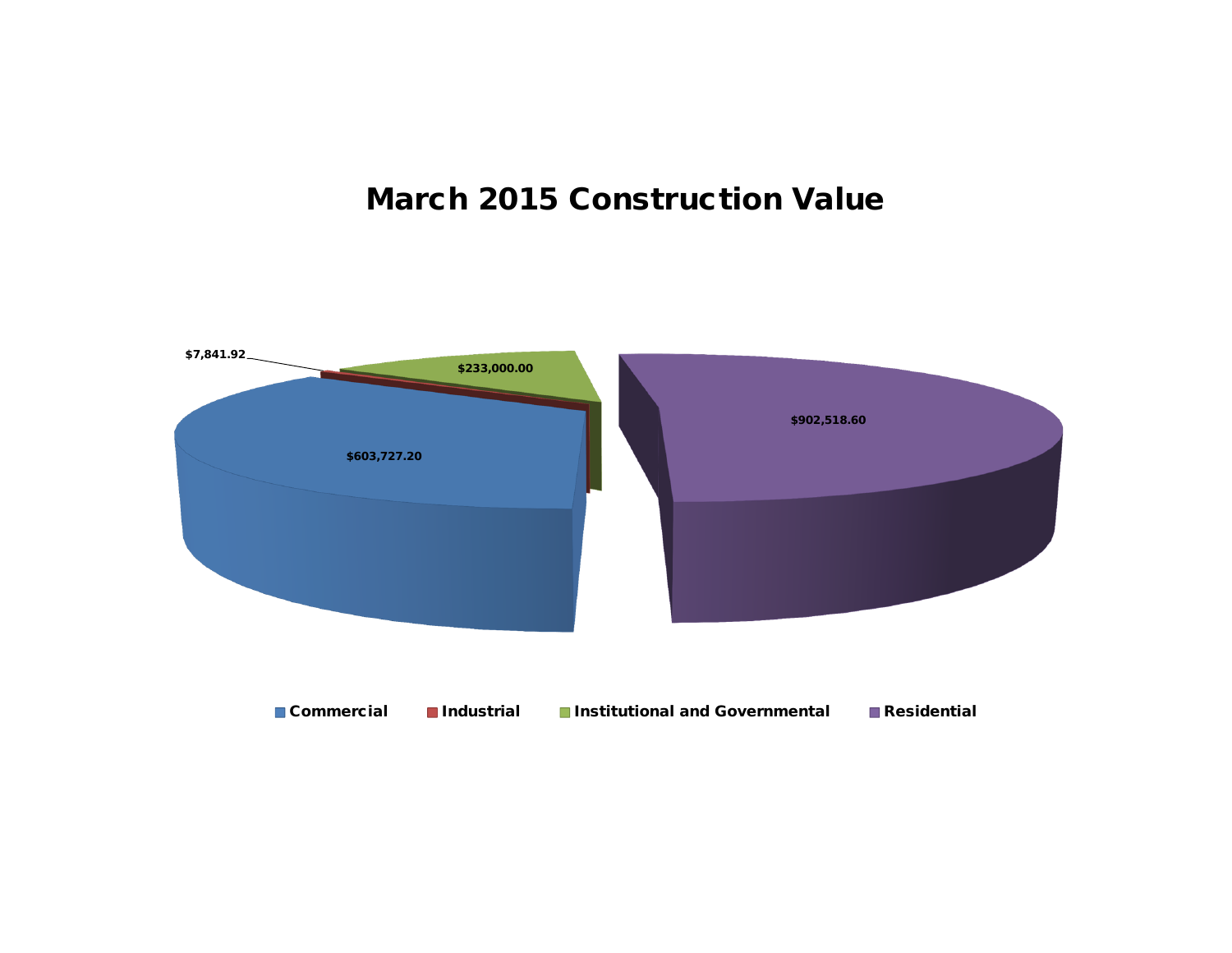**Jerry D. Dolcetti, RPPCommissioner**

**F. P. PozzebonChief Building Official**



**ENGINEERING & PLANNING DEPARTMENT**

**Building Division**

**Tel: (705) 759-5410Fax: (705) 541-7165**

## **BUILDING PERMITS SUMMARY 2015/03/01 to 2015/03/31**

| <b>Building Type</b>                      |                        | <b>New Construction</b>  |                      |                        | <b>Alterations and Additions</b> |                      | <b>Total</b>           |                          |                      |
|-------------------------------------------|------------------------|--------------------------|----------------------|------------------------|----------------------------------|----------------------|------------------------|--------------------------|----------------------|
|                                           | Num of<br><b>Units</b> | Num of<br><b>Permits</b> | <b>Value of Work</b> | Num of<br><b>Units</b> | Num of<br><b>Permits</b>         | <b>Value of Work</b> | Num of<br><b>Units</b> | Num of<br><b>Permits</b> | <b>Value of Work</b> |
| <b>Commercial</b>                         |                        |                          |                      |                        |                                  |                      |                        |                          |                      |
| Convention center,<br>exhibition building | 0                      | $\mathbf 0$              | \$0.00               | 0                      | $\overline{2}$                   | \$90,325.00          | 0                      | $\overline{2}$           | \$90,325.00          |
| Hotel, hotel/motel,<br>motor hotel        | 0                      | $\pmb{0}$                | \$0.00               | 0                      | $\mathbf 1$                      | \$5,000.00           | 0                      | $\mathbf{1}$             | \$5,000.00           |
| Office building                           | 0                      | $\mathbf 0$              | \$0.00               | 0                      | 4                                | \$228,000.00         | 0                      | 4                        | \$228,000.00         |
| Restaurant                                | 0                      | $\mathbf 0$              | \$0.00               | 0                      |                                  | \$20,000.00          | 0                      | 1                        | \$20,000.00          |
| Retail and wholesale<br>outlets           | 0                      | $\Omega$                 | \$0.00               | 0                      | 1                                | \$7,000.00           | $\mathbf{0}$           | $\mathbf 1$              | \$7,000.00           |
| Retail complex                            | 0                      | $\mathbf 0$              | \$0.00               | 0                      | $\overline{7}$                   | \$253,402.20         | 0                      | $\overline{7}$           | \$253,402.20         |
| <b>Total:</b>                             | $\pmb{0}$              | $\mathbf 0$              | \$0.00               | 0                      | 16                               | \$603,727.20         | 0                      | 16                       | \$603,727.20         |
| <b>Industrial</b><br>Transportation       | 0                      | $\mathbf 0$              | \$0.00               | 0                      | $\mathbf 1$                      | \$7,841.92           | $\mathbf 0$            | 1                        | \$7,841.92           |
| terminal                                  |                        |                          |                      |                        |                                  |                      |                        |                          |                      |
| <b>Total:</b>                             | $\mathbf 0$            | $\mathbf 0$              | \$0.00               | 0                      | $\mathbf{1}$                     | \$7,841.92           | $\mathbf 0$            | 1                        | \$7,841.92           |
| <b>Institutional and Governmental</b>     |                        |                          |                      |                        |                                  |                      |                        |                          |                      |
| Elementary school,<br>kindergarten        | 0                      | $\mathbf{0}$             | \$0.00               | 0                      | $\mathbf 1$                      | \$233,000.00         | 0                      | 1                        | \$233,000.00         |
| <b>Total:</b>                             | 0                      | $\mathbf 0$              | \$0.00               | 0                      | 1                                | \$233,000.00         | 0                      | 1                        | \$233,000.00         |
| <b>Residential</b>                        |                        |                          |                      |                        |                                  |                      |                        |                          |                      |
| Apartment                                 | 0                      | $\mathbf 0$              | \$0.00               | 1                      | 6                                | \$125,274.00         | 1                      | 6                        | \$125,274.00         |
| Single House                              | 3                      | 3                        | \$640,000.00         | 0                      | 12                               | \$137,244.60         | 3                      | 15                       | \$777,244.60         |
| <b>Total:</b>                             | 3                      | 3                        | \$640,000.00         | 1                      | 18                               | \$262,518.60         | 4                      | 21                       | \$902,518.60         |
| <b>Grand Total:</b>                       | $\mathbf{3}$           | 3                        | \$640,000.00         | 1                      | 36                               | \$1,107,087.72       | 4                      | 39                       | \$1,747,087.72       |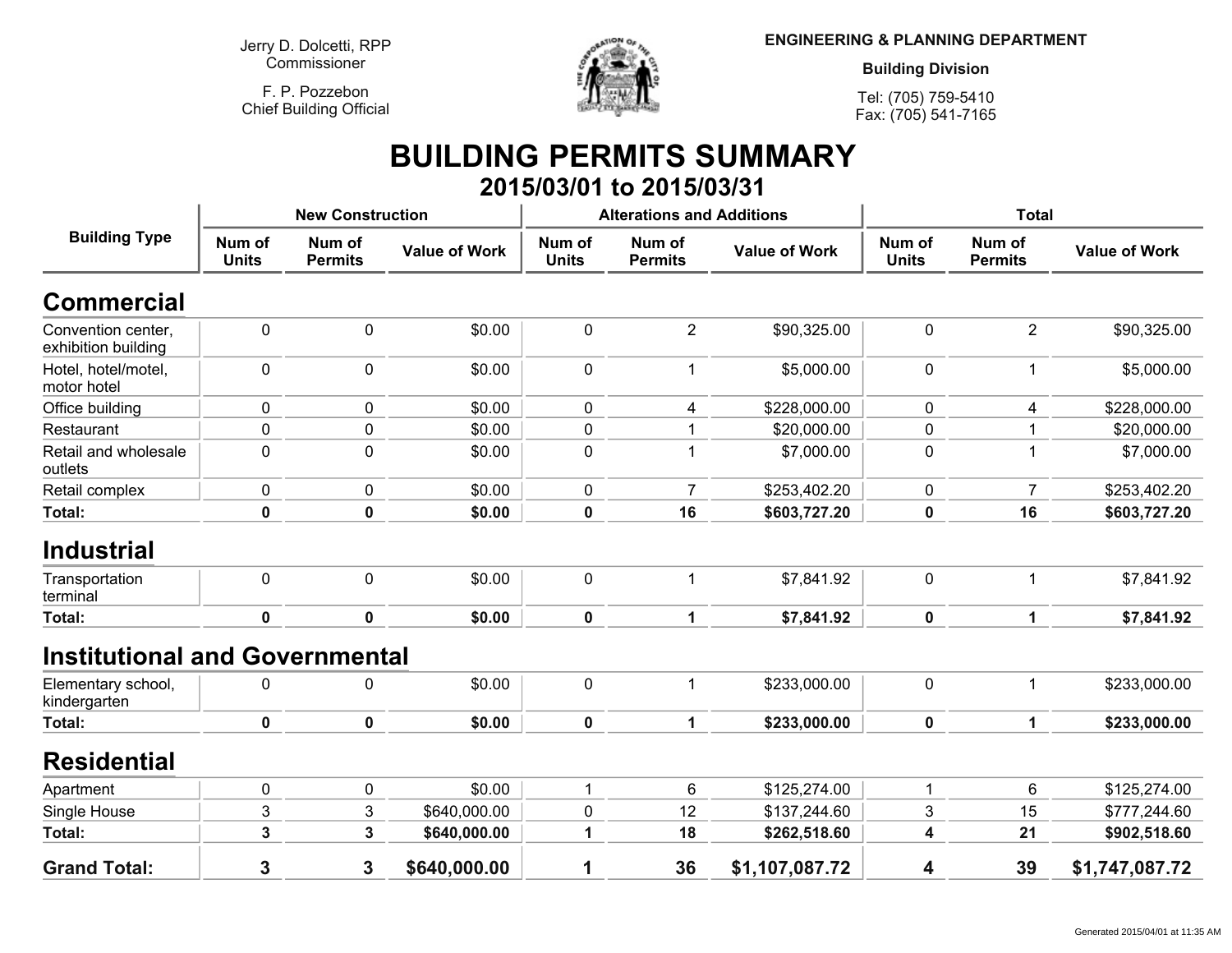**Jerry D. Dolcetti, RPPCommissioner**

**F. P. PozzebonChief Building Official**



**ENGINEERING & PLANNING DEPARTMENT**

**Building Division**

**Tel: (705) 759-5410Fax: (705) 541-7165**

## **DEMOLITION PERMITS SUMMARY 2015/03/01 to 2015/03/31**

| <b>Building</b><br><b>Type</b> |                        | <b>New Construction</b>  |                  |                        | <b>Alterations and Additions</b> |                      | <b>Total</b>           |                          |                      |
|--------------------------------|------------------------|--------------------------|------------------|------------------------|----------------------------------|----------------------|------------------------|--------------------------|----------------------|
|                                | Num of<br><b>Units</b> | Num of<br><b>Permits</b> | Value of<br>Work | Num of<br><b>Units</b> | Num of<br><b>Permits</b>         | <b>Value of Work</b> | Num of<br><b>Units</b> | Num of<br><b>Permits</b> | <b>Value of Work</b> |
| <b>Residential</b>             |                        |                          |                  |                        |                                  |                      |                        |                          |                      |
| Single House                   |                        |                          | \$0.00           | -1                     | 3                                | \$11,700.00          | -1                     |                          | \$11,700.00          |
| Total:                         |                        | 0                        | \$0.00           | -1                     |                                  | \$11,700.00          | -1                     |                          | \$11,700.00          |
| Grand<br>Total:                |                        |                          | \$0.00           | -1                     | 3                                | \$11,700.00          | -1                     | 3                        | \$11,700.00          |